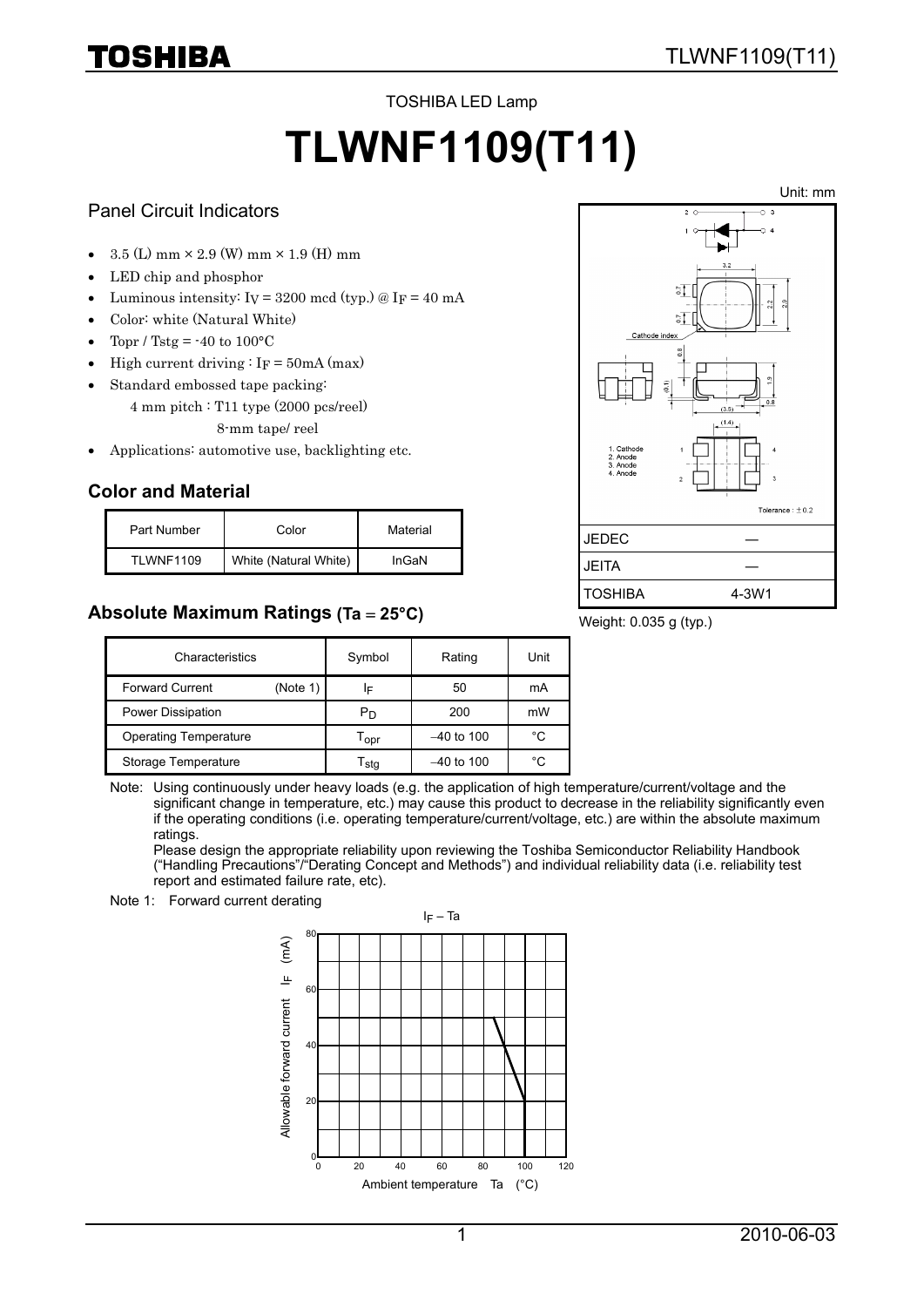**Electrical Characteristics (Ta** = **25°C)**

| Characteristics | Symbol | Test condition | Min | Typ. | Max | Unit |
|-----------------|--------|----------------|-----|------|-----|------|
| Forward Voltage | V⊧     | $I_F = 40$ mA  | 3.0 | 3.5  | 4.0 |      |
| Reverse Voltage | VŖ     | $I_R = 1$ mA   |     | 0.75 | ___ |      |

# **Optical Characteristics (Ta** = **25°C)**

| Characteristics    |          | Symbol       | Test condition | Min      | Typ. | Max  | Unit |
|--------------------|----------|--------------|----------------|----------|------|------|------|
| Chromaticity       |          | $\sim$<br>Uχ | $I_F = 40$ mA  | (Note 2) |      |      |      |
|                    |          | ⌒<br>Uν      | $I_F = 40$ mA  | (Note 2) |      |      |      |
| Luminous Intensity | (Note 3) | I٧           | $I_F = 40$ mA  | 2000     | 3200 | 5000 | mcd  |

Note 2: The product is tested at the following chromaticity coordinate groups.



Accuracy: +/-0.01

| Point | Cx    | Сv    |
|-------|-------|-------|
|       | 0.330 | 0.318 |
| 2     | 0.356 | 0.351 |
| 3     | 0.361 | 0.385 |
| 4     | 0.330 | 0.360 |

Note 3: Iv rank classification

| Test conditions: Ta = $25 \text{ }^{\circ} \text{C}$ |                 |      |                          |      |    |  |
|------------------------------------------------------|-----------------|------|--------------------------|------|----|--|
| Product name                                         |                 |      | Luminous intensity $I_V$ |      |    |  |
|                                                      |                 | Min  | Typ.                     | Max  | ΙF |  |
| TLWNF1109(T11)                                       |                 | 2000 | 3200                     | 5000 |    |  |
|                                                      | XA <sub>2</sub> | 2000 |                          | 3200 | 40 |  |
|                                                      | YA1             | 2500 |                          | 4000 |    |  |
|                                                      | YA <sub>2</sub> | 3200 |                          | 5000 |    |  |
| Unit                                                 |                 |      | mcd                      |      | mA |  |

The specification on the above table is used for Iv classification of LEDs in Toshiba facility. Let the delivery ratio of each rank be unquestioned.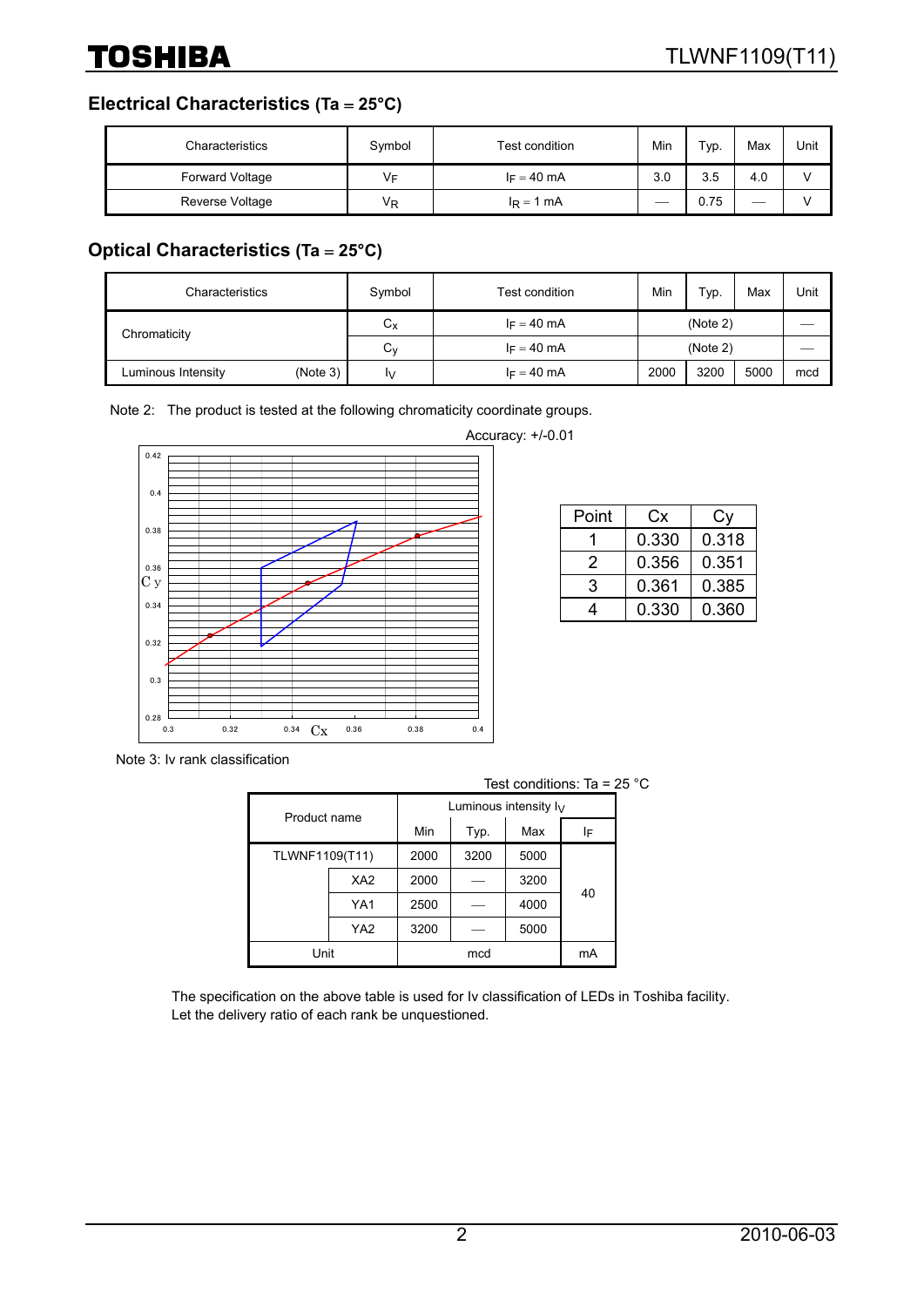## **The cautions**

When handling this LED, take the following measures to prevent the LED from being damaged or otherwise adversely affected.

- 1) Use a conductive tablemat and conductive floor mat, and ground the workbench and floor.
- 2) Operators handling laser diodes must be grounded via a high resistance (about 1 MΩ). A conductive strap is good for this purpose.
- 3) Ground all tools including soldering irons.

This product is designed as a general display light source usage, and it has applied the measurement standard that matched with the sensitivity of human's eyes. Therefore, it is not intended for usage of functional application (ex. Light source for sensor, optical communication and etc) except general display light source.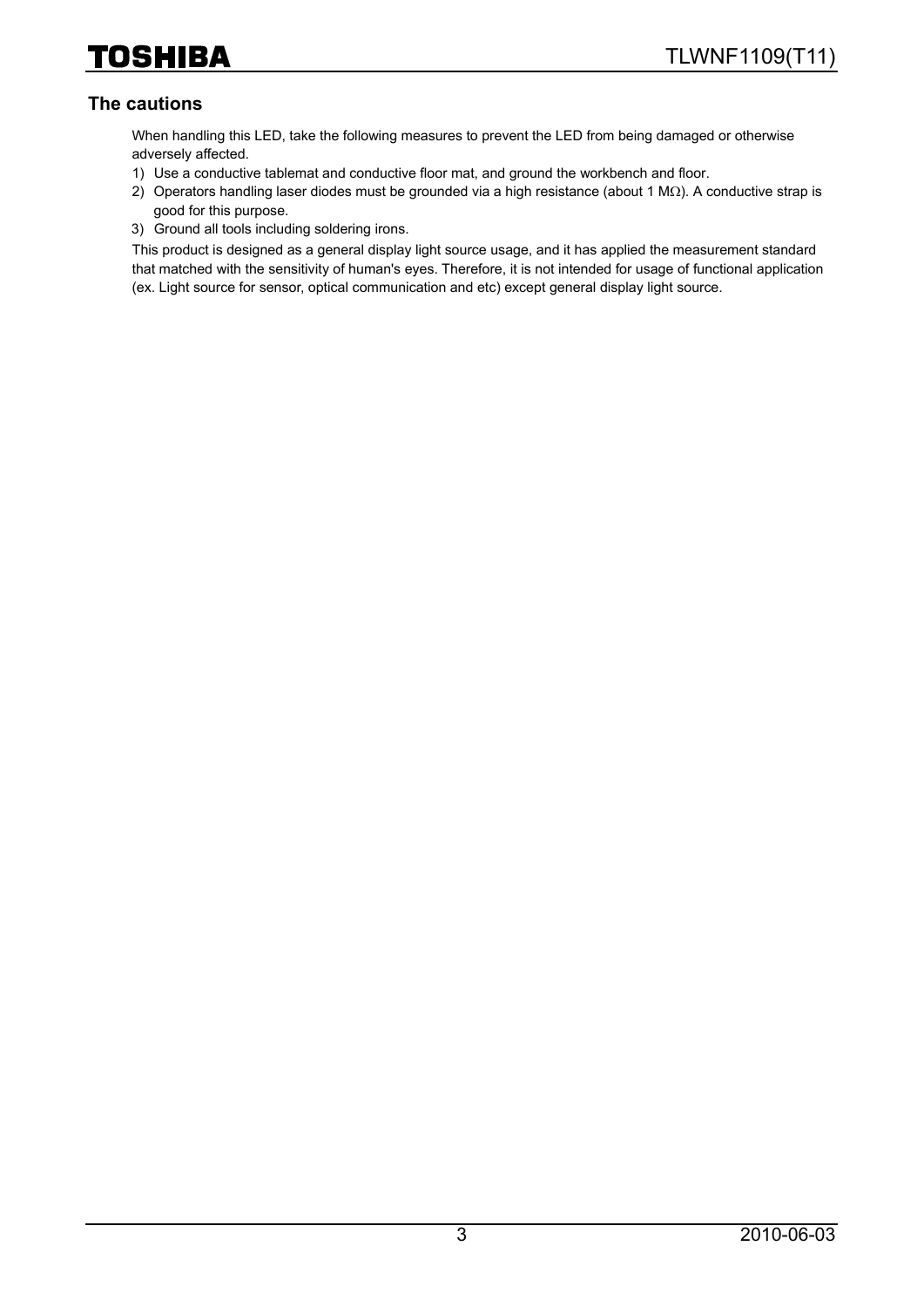# **TLWNF1109**





Relative  $I_V$  – Tc (typ.)



Cx,  $Cy - I_F$  (typ.) 0.40  $Ta = 25^{\circ}C$ 0.38 Chromaticity Cx, Cy Chromaticity Cx, Cy 0.36  $c_y$ 0.34  $c_{\mathbf{X}}$ 0.32  $_{0.30}L_{0}$ 0 10 20 30 40 50 Case Temperature Tc  $(^{\circ}C)$  extended to the Forward current I<sub>F</sub> (mA)



Ta =  $25^{\circ}$ C Radiation pattern (typ.)

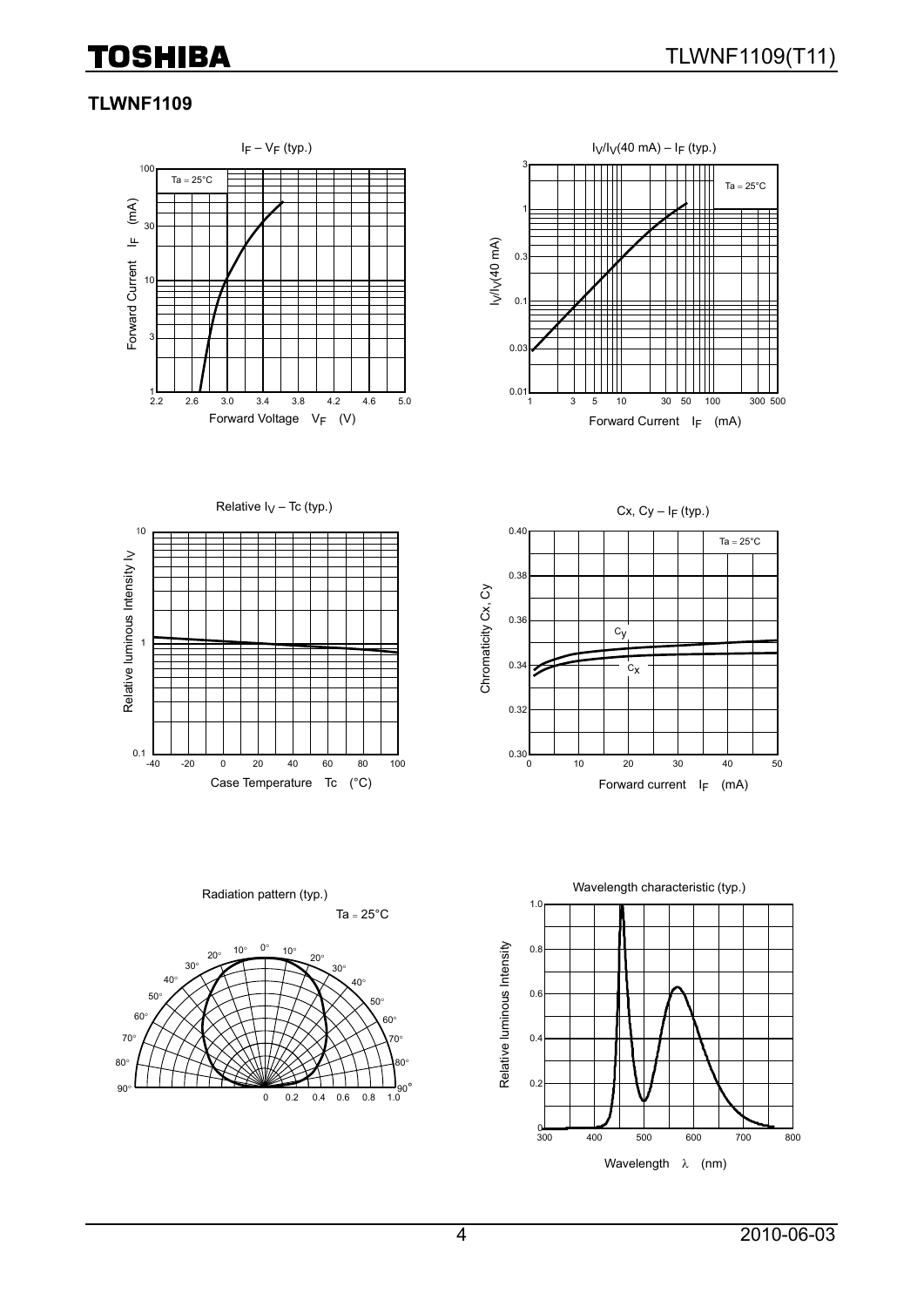# HIBA

# **Packaging**

This LED device is packed in an aluminum envelope with a silica gel and a moisture indicator to avoid moisture absorption. The optical characteristics of the device may be affected by exposure to moisture in the air before soldering and the device should therefore be stored under the following conditions:

- 1. This moisture proof bag may be stored unopened within 12 months at the following conditions. Temperature: 5°C to 30°C Humidity: 90% (max)
- 2. After opening the moisture proof bag, the device should be assembled within 4weeks in an environment of 5°C to 30°C/60% RH or below.
- 3. If upon opening, the moisture indicator card shows humidity 30% or above (Color of indication changes to pink) or the expiration date has passed, the device should be baked in taping with reel. After baking, use the baked device within 72 hours, but perform baking only once. Baking conditions: 60±5°C, for 24 to 48 hours. Expiration date: 12 months from sealing date, which is imprinted on the label affixed.
- 4. Repeated baking can cause the peeling strength of the taping to change, then leads to trouble in mounting.
- 5. If the packing material of laminate would be broken, the hermeticity would deteriorate. Therefore, do not throw or drop the packed devices.

## **Mounting Method**

#### **Soldering**

• Reflow soldering (example) Temperature profile for Pb soldering (example)

Temperature profile for Pb-free soldering (example)



- The product is evaluated using above reflow soldering conditions. No additional test is performed exceed the condition (i.e. the condition more than max(\*) values) as a evaluation. Please perform reflow soldering under the above conditions.
- Please perform the first reflow soldering with reference to the above temperature profile and within 4weeks of opening the package.
- Second reflow soldering

In case of second reflow soldering should be performed within 168 h of the first reflow under the above conditions.

Storage conditions before the second reflow soldering: 30°C, 60% RH (max)

• Make any necessary soldering corrections manually.

(only once at each soldering point) Soldering iron: 25 W Temperature : 300°C or less

Time : within 3 s

• Do not perform wave soldering.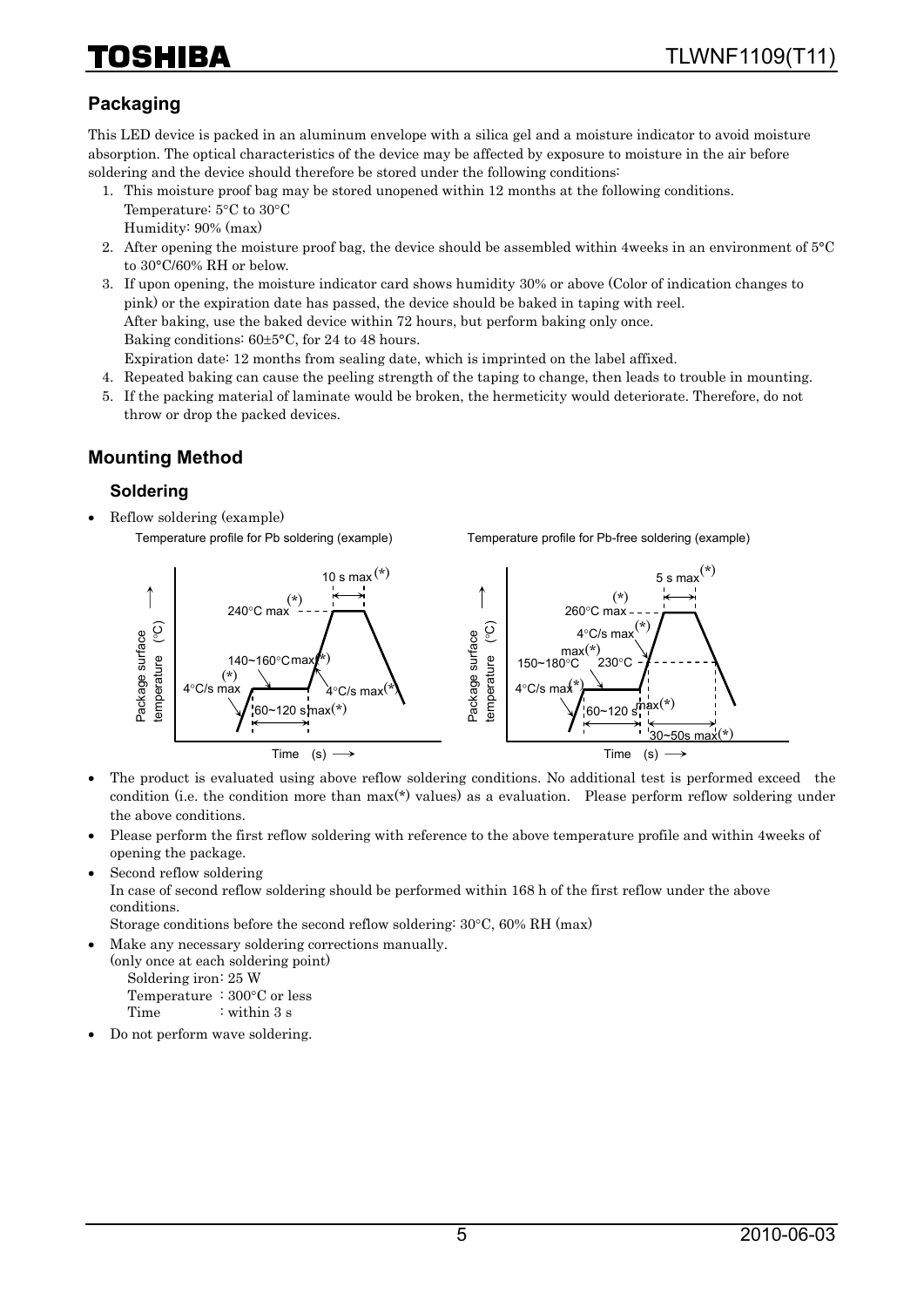#### **Recommended soldering pattern**

Cu area >  $16$  mm<sup>2</sup>

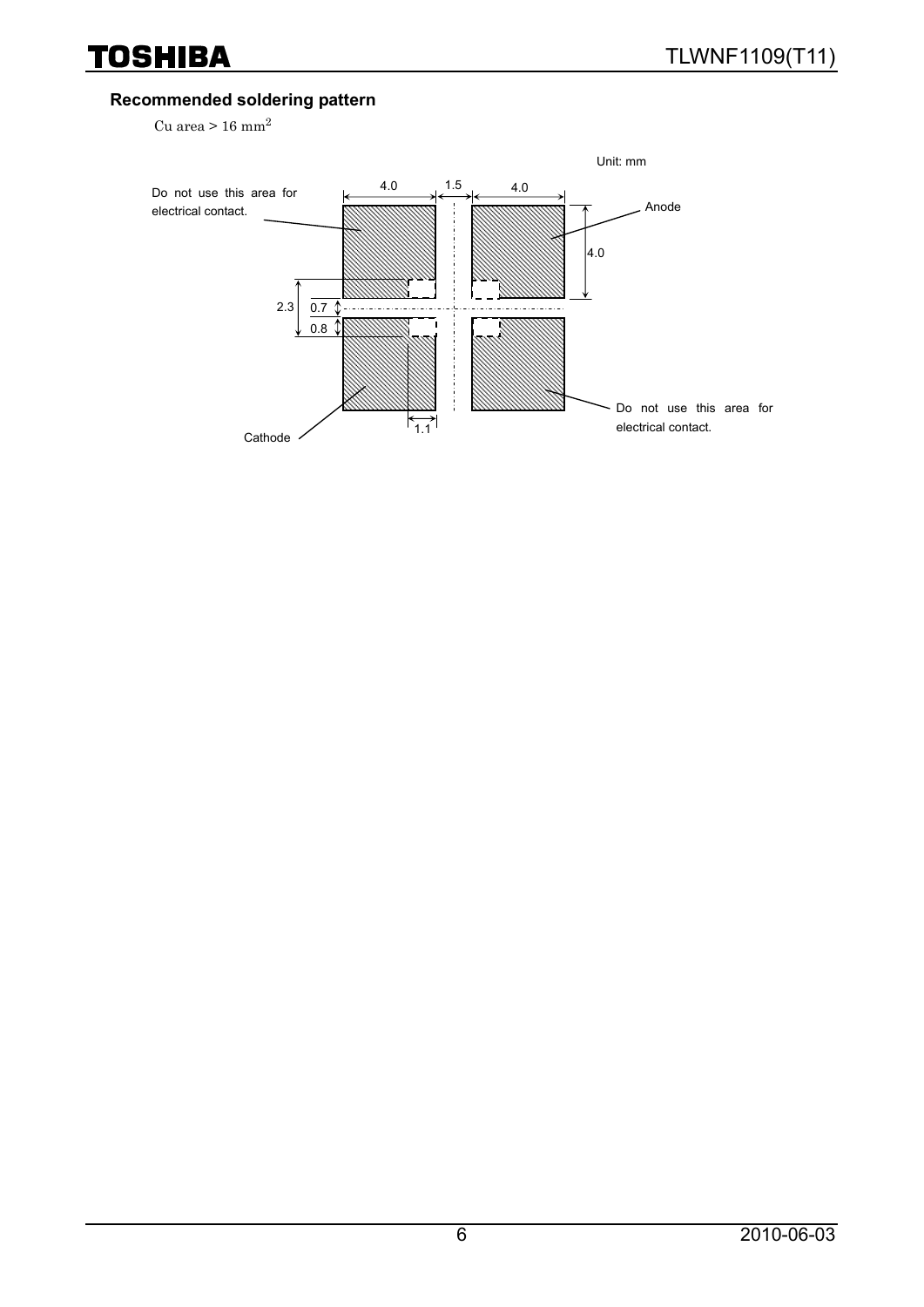

#### **Cleaning**

When cleaning is required after soldering, Toshiba recommends the following cleaning solvents. It is confirmed that these solvents have no effect on semiconductor devices in our dipping test (under the recommended conditions). In selecting the one for your actual usage, please perform sufficient review on washing condition, using condition and etc.

| ASAHI CLEAN AK-225AES  | : (made by ASAHI GLASS)      |
|------------------------|------------------------------|
| KAO CLEAN THROUGH 750H | : (made by $KAO$ )           |
| PINE ALPHA ST-100S     | : (made by ARAKAWA CHEMICAL) |

#### **Precautions when Mounting**

Do not apply force to the plastic part of the LED under high-temperature conditions.

To avoid damaging the LED plastic, do not apply friction using a hard material.

When installing the PCB in a product, ensure that the device does not come into contact with other cmponents. For this product, silicone is used as the encapsulated material. Therefore the top surface of this product is soft. Please do not stress on the encapsulated part of LEDs to avoid affecting the reliability of the product. When using the mounting devices, please use the picking up nozzle that does not affect the silicone resin.

## **Tape Specifications**

#### **1. Product number format**

The type of package used for shipment is denoted by a symbol suffix after the product number. The method of classification is as below. (this method, however does not apply to products whose electrical characteristics differ from standard Toshiba specifications)

- (1) Tape Type: T11 (4-mm pitch)
- (2) Example

TLWNF1109 (T11) Tape type - Toshiba product No.

#### **2. Tape dimensions**

| Symbol         | Dimension        | Tolerance  |
|----------------|------------------|------------|
| D              | 1.5              | $+0.1/-0$  |
| E              | 1.75             | $\pm 0.1$  |
| P <sub>0</sub> | 4.0              | ±0.1       |
|                | 0.3              | $\pm 0.05$ |
| F              | 3.5              | $\pm 0.05$ |
|                | 1.5<br>$\pm 0.1$ |            |

| Symbol         | Dimension | Tolerance  | Symbol         | Dimension | Tolerance  |
|----------------|-----------|------------|----------------|-----------|------------|
| D              | 1.5       | $+0.1/-0$  | P <sub>2</sub> | 2.0       | $\pm 0.05$ |
| E              | 1.75      | ±0.1       | W              | 8.0       | ±0.3       |
| $P_0$          | 4.0       | ±0.1       | P              | 4.0       | ±0.1       |
|                | 0.3       | $\pm 0.05$ | A <sub>0</sub> | 2.9       | ±0.1       |
| F              | 3.5       | $\pm 0.05$ | $B_0$          | 3.7       | ±0.1       |
| D <sub>1</sub> | 1.5       | ±0.1       | $K_0$          | 2.3       | ±0.1       |

Unit: mm

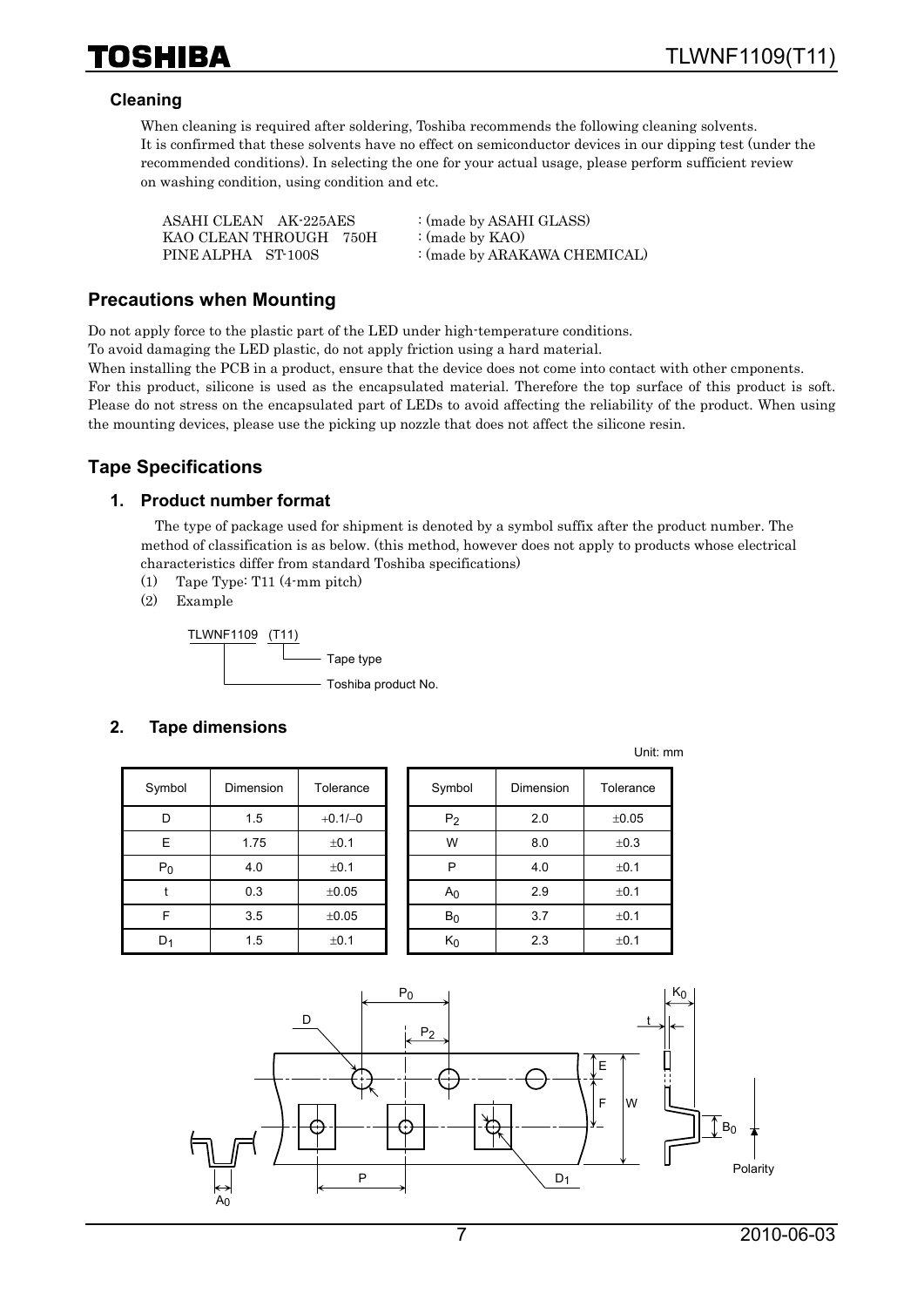#### **3. Reel dimensions**

Unit: mm



#### **4. Leader and trailer sections of tape**



Note1: Empty trailer section Note2: Empty leader section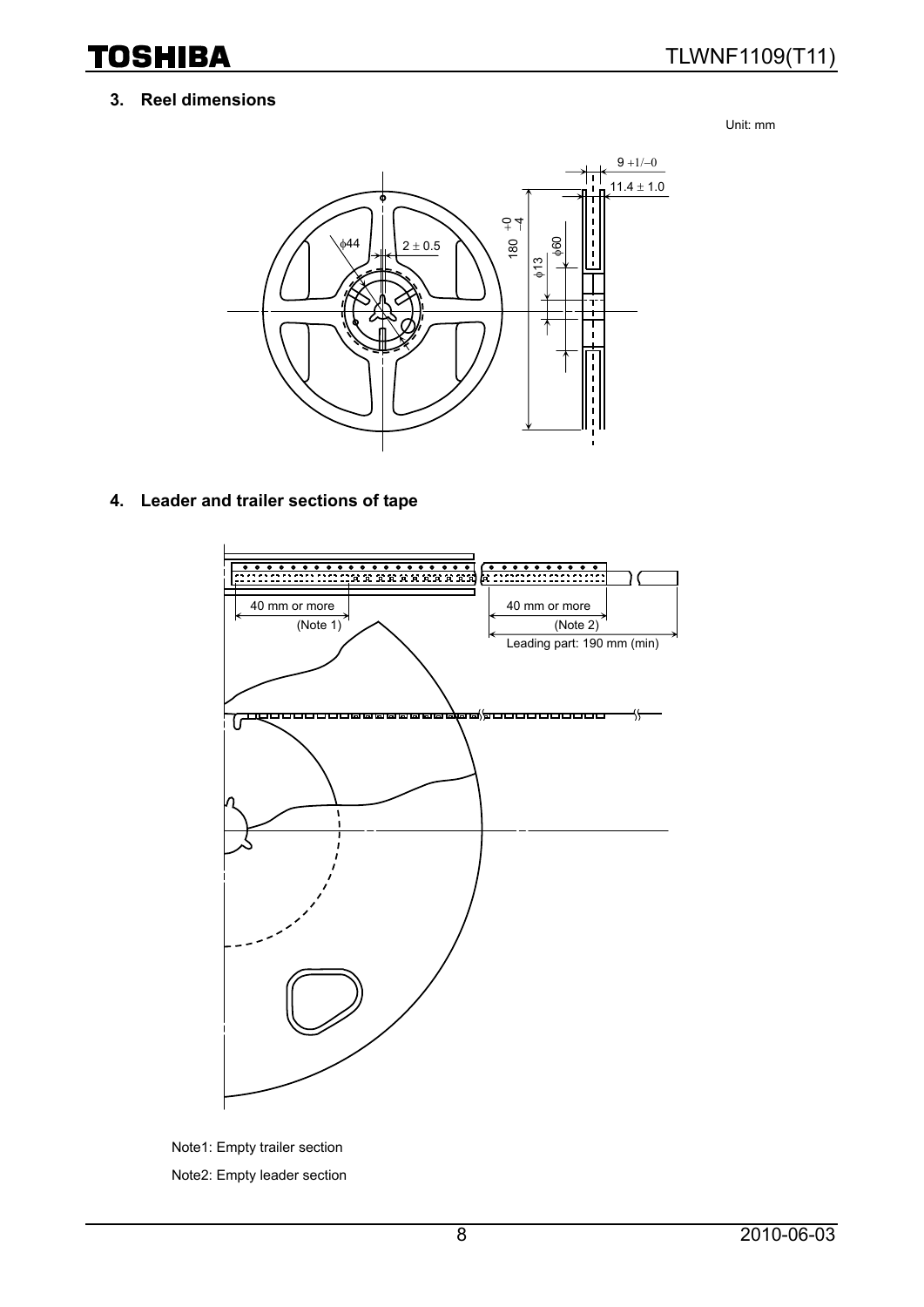#### **5. Packing form**

(1) Packing quantity

| Reel   | $2,000$ pcs |
|--------|-------------|
| Carton | 10,000 pcs  |

(2) Packing form: Each reel is sealed in an aluminum pack with silica gel.

#### **6. Label format**

- (1) Label contents
	- Shipped products are mentioned the following contents.



(2) Label location



• The aluminum package in which the reel is supplied also has the label attached to center of one side.